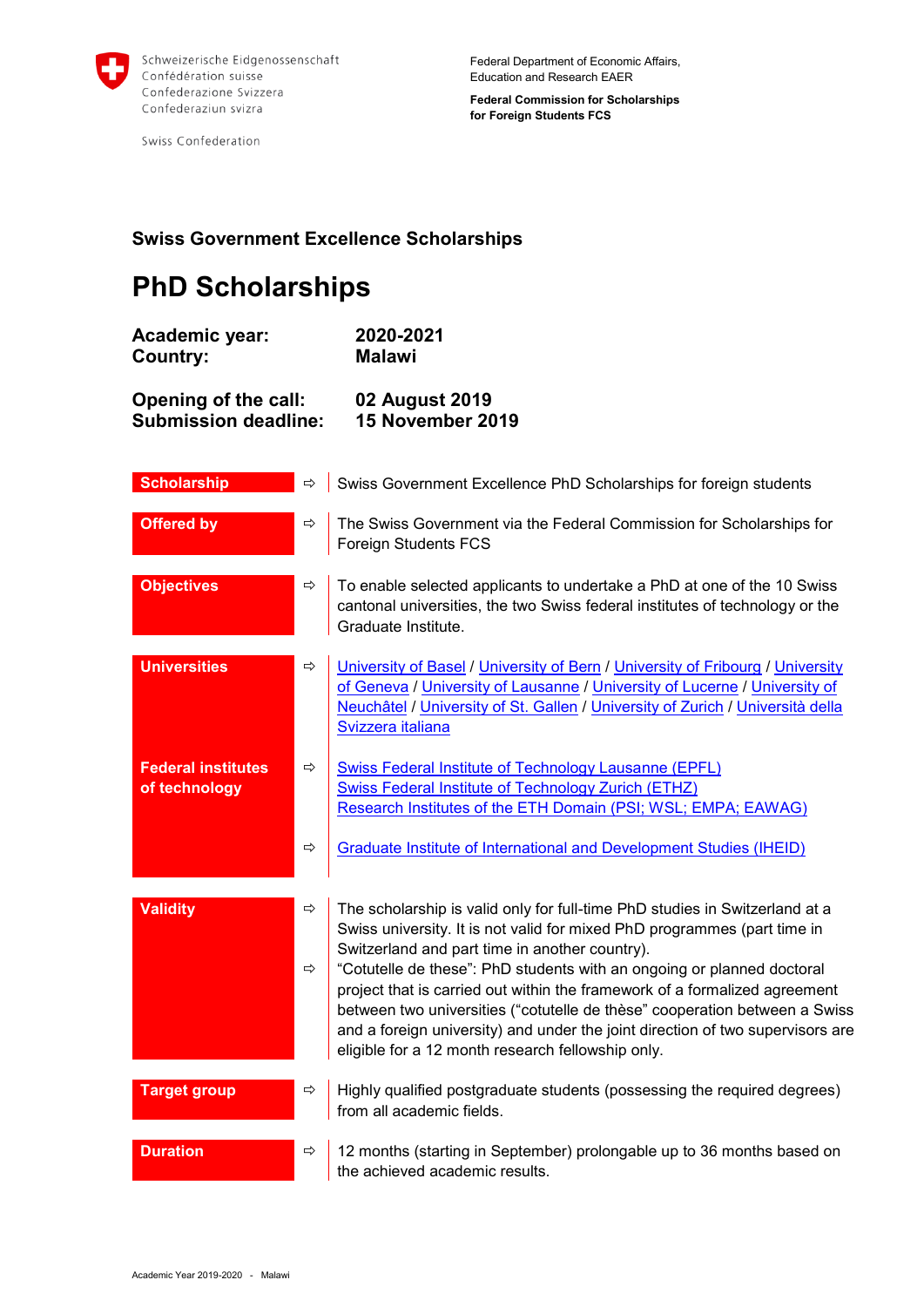| <b>Amount and</b><br>additional<br>allowances             | ⇨<br>⇨<br>⇨<br>⇨<br>⇨<br>⇨<br>⇨<br>⇨ | The scholarship amounts to a monthly payment of CHF 1'920.<br>For non-EU and non-EFTA grantees only: the FCS pays mandatory Swiss<br>health insurance.<br>There are no family allowances.<br>No financial support for fieldwork or for conferences.<br>Scholarship holders from non-EU and non-EFTA countries receive a flight<br>allowance (lump sum) for a ticket back to their country of origin (provided at<br>the end of the scholarship).<br>Special CHF 300 housing allowance (paid once at the beginning of the<br>scholarship).<br>One-year half-fare public transportation card.<br>Support services and various trips, dinners and sightseeing tours organised<br>for Swiss Government Excellence Scholarship holders. |
|-----------------------------------------------------------|--------------------------------------|------------------------------------------------------------------------------------------------------------------------------------------------------------------------------------------------------------------------------------------------------------------------------------------------------------------------------------------------------------------------------------------------------------------------------------------------------------------------------------------------------------------------------------------------------------------------------------------------------------------------------------------------------------------------------------------------------------------------------------|
| <b>Eligibility</b><br>criteria and<br>specific conditions | ⇨                                    | Master's degree or equivalent university degree achieved before 31 July<br>2020 (degree certificate) recognised by the Swiss university. As a proof,<br>the degree has to be submitted to the Federal Commission for<br>Scholarships before the start of the scholarship.                                                                                                                                                                                                                                                                                                                                                                                                                                                          |
|                                                           | $\Rightarrow$                        | Applicant's date of birth after 31 December 1984.                                                                                                                                                                                                                                                                                                                                                                                                                                                                                                                                                                                                                                                                                  |
|                                                           | ⇨<br>⇨                               | Applicants must provide a letter from an academic host professor (including<br>her/his short CV) at the chosen Swiss university confirming why she/he is<br>willing to supervise and support the PhD thesis. Without such support, the<br>application will be rejected.<br>If an assistant professor supports a candidature, a full professor who is                                                                                                                                                                                                                                                                                                                                                                               |
|                                                           |                                      | entitled to supervise the PhD during the entire scholarship has to co-sign<br>the support letter.                                                                                                                                                                                                                                                                                                                                                                                                                                                                                                                                                                                                                                  |
|                                                           | ⇨                                    | Applicants must have a research proposal including a timeframe. This is<br>the centrepiece of the application. The applicant must devote all required<br>attention to it.                                                                                                                                                                                                                                                                                                                                                                                                                                                                                                                                                          |
|                                                           | ⇨                                    | Applicants must be in command of the necessary language skills required<br>for the PhD studies/ research.                                                                                                                                                                                                                                                                                                                                                                                                                                                                                                                                                                                                                          |
|                                                           | ⇨                                    | Applicants who have been in Switzerland since more than one year at the<br>beginning of the scholarship in September are not eligible.                                                                                                                                                                                                                                                                                                                                                                                                                                                                                                                                                                                             |
|                                                           | $\Rightarrow$                        | Applicants who have already benefited from a Swiss Government<br>Excellence Scholarship are not eligible to apply for a second scholarship.<br>Scholarship holders are expected to move to Switzerland during their grant<br>period.                                                                                                                                                                                                                                                                                                                                                                                                                                                                                               |
|                                                           | ⇨                                    | <b>PLEASE NOTE:</b><br>The FCS application for a PhD scholarship and the application for<br>admission by a Swiss University for a PhD study are two separate<br>procedures.                                                                                                                                                                                                                                                                                                                                                                                                                                                                                                                                                        |
|                                                           | ⇨                                    | The admission to a PhD study at your chosen Swiss University is a conditio<br>sine qua non for a potential attribution of a FCS scholarship - but no<br>guarantee though for a positive decision by the Federal Commission for<br>Scholarships for Foreign Students FCS. It is the applicant's responsibility to<br>manage both procedures in parallel.                                                                                                                                                                                                                                                                                                                                                                            |

 $\overline{\phantom{0}}$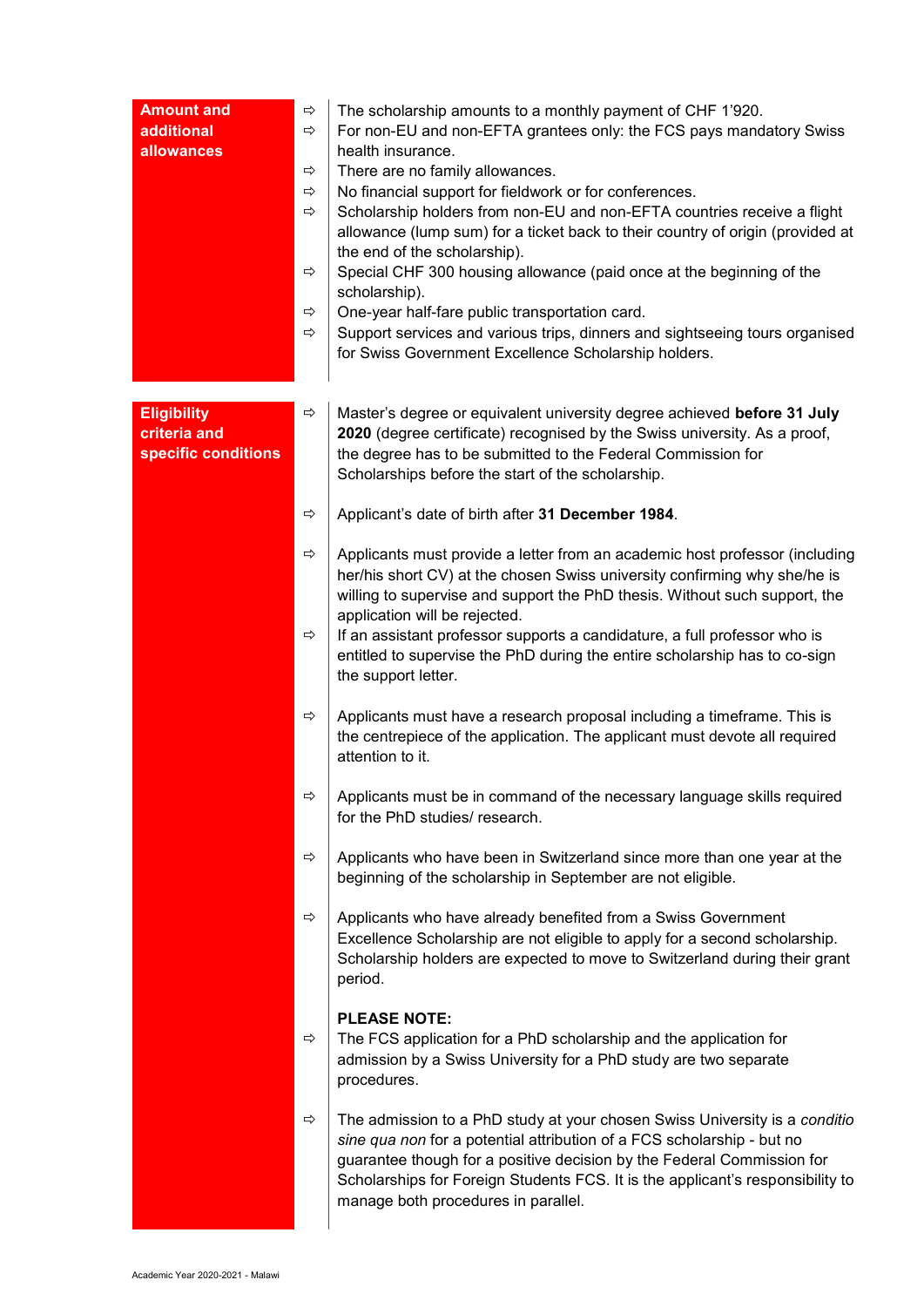|                                 | $\Rightarrow$                       | There are two different ways to achieve a doctorate degree (aka PhD).<br>The first way consists in undertaking doctoral studies under the<br>supervision of an academic mentor (supervisor). In this case, the<br>admission to the PhD takes place after the scholarship start.                                                                                                                                                                                                                                                                                                                                                                                                                                                                                                                                                                                                                              |
|---------------------------------|-------------------------------------|--------------------------------------------------------------------------------------------------------------------------------------------------------------------------------------------------------------------------------------------------------------------------------------------------------------------------------------------------------------------------------------------------------------------------------------------------------------------------------------------------------------------------------------------------------------------------------------------------------------------------------------------------------------------------------------------------------------------------------------------------------------------------------------------------------------------------------------------------------------------------------------------------------------|
|                                 | ⇨                                   | The second way consists in being admitted to a doctoral school, which<br>provides the framework for the following doctoral studies. Please inquire<br>your admission directly at the corresponding school.                                                                                                                                                                                                                                                                                                                                                                                                                                                                                                                                                                                                                                                                                                   |
|                                 | $\Rightarrow$                       | In addition to all other application documents (including the support letter<br>from a supervisor), the admission letter from the doctoral school is<br>required with the application dossier. As this takes time applicants must<br>plan accordingly and submit their application for admission to the doctoral<br>school sufficiently in advance of the scholarship programme deadline.                                                                                                                                                                                                                                                                                                                                                                                                                                                                                                                    |
|                                 | ⇨                                   | If the chosen doctoral school does not allow you to contact a supervisor<br>before being admitted to the school, the application for the Swiss<br>Government Excellence Scholarship is not possible.                                                                                                                                                                                                                                                                                                                                                                                                                                                                                                                                                                                                                                                                                                         |
| <b>Selection</b><br>criteria    | ⇨<br>$\Rightarrow$<br>$\Rightarrow$ | The following aspects and selection criteria are primarily considered:<br>The candidate: academic profile, research capacity and motivation.<br>The research project: originality and methodological soundness.<br>The academic context: quality and context of supervision and potential for<br>future academic cooperation.                                                                                                                                                                                                                                                                                                                                                                                                                                                                                                                                                                                |
| <b>Application</b><br>timeframe | ⇨<br>⇨<br>⇨                         | Opening of the call:<br>02 August 2019<br>Application deadline:<br>15 November 2019<br>Beginning of the scholarship:<br>01 September 2020                                                                                                                                                                                                                                                                                                                                                                                                                                                                                                                                                                                                                                                                                                                                                                    |
| <b>Application</b><br>procedure | ⇨                                   | The application package can be obtained by e-mail from the Swiss<br>Embassy in Harare.                                                                                                                                                                                                                                                                                                                                                                                                                                                                                                                                                                                                                                                                                                                                                                                                                       |
| <b>Application</b><br>documents | ⇨                                   | Please submit 2 sets $(=1 \text{ original} + 1 \text{ copy})$ of application documents in<br>exact order given below: The 1 <sup>st</sup> set contains the original, signed<br>documents plus the confidential letters of recommendation and, if<br>applicable the attested translations in English. The other set is the copy of<br>the 1 <sup>st</sup> set except for the confidential letters of recommendation (only 1 <sup>st</sup><br>set). No copies for 2 <sup>nd</sup> set.                                                                                                                                                                                                                                                                                                                                                                                                                         |
|                                 | 1)<br>2)<br>3)<br>4)<br>5)<br>6)    | Signed FCS application form (typed and printed) with photo.<br>A full CV with list of academic publications, awards etc.<br>A motivation letter (max. 2 pages).<br>A complete research proposal (max. 5 pages, signed), using exclusively<br>the FCS research proposal form.<br>A copy of the letter from an academic host professor (including her/his<br>short CV) at the chosen Swiss university confirming why she/he is willing to<br>supervise and support the PhD thesis.<br>Applicants for doctoral schools (doctoral programmes):<br>In addition to all other application documents (including the support letter<br>from a supervisor), the admission letter from the doctoral school is required<br>with the application dossiers.<br>Two confidential letters of recommendation from two different professors in<br>the applicant's field (use exclusively the FCS reference form - originals in |
|                                 | 7)                                  | sealed envelopes only for the 1 <sup>st</sup> set). No copies for 2 <sup>nd</sup> set.<br>Photocopies of certificates and grade sheets from previously attended<br>universities/colleges and diplomas with grades, starting with the most                                                                                                                                                                                                                                                                                                                                                                                                                                                                                                                                                                                                                                                                    |